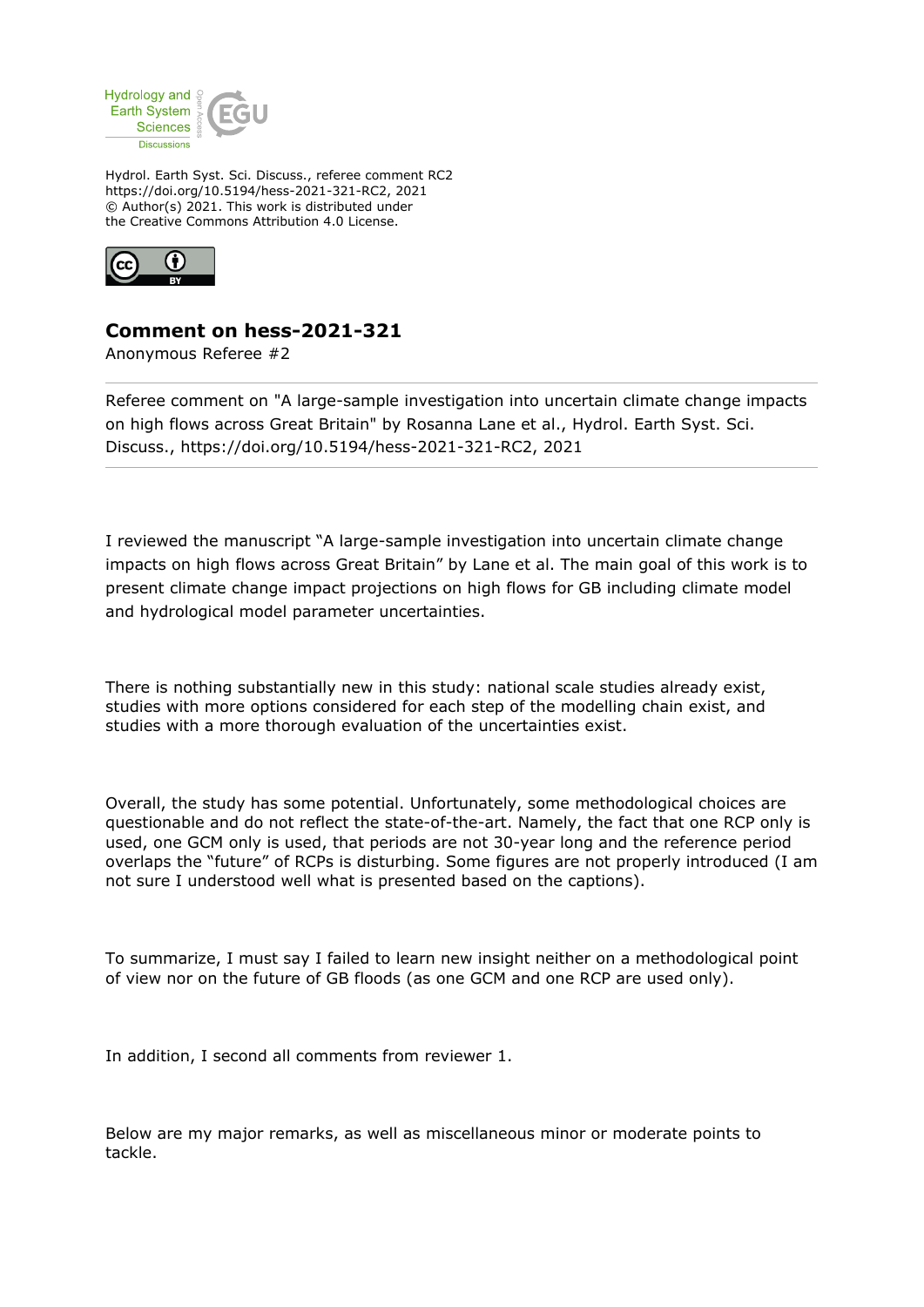## **Major remarks:**

*A single GCM is used.* I was very surprised to discover that the authors made the choice of using a single GCM. That's a rather unusual set up for this analysis: GCMs account for a large part of uncertainties in hydrological projections!

The justification that comes at lines 145-147 (I understand it as the will to only sample the warmer range of possible climate outputs) is not convincing to me: another GCM, with a rather similar temperature pattern, might result in a very different precipitation evolution in the future - not all GCMs will result in intensified precipitation with similar spatial patterns, intensity and seasonality. As a consequence, the use of this single GCM might be interesting to estimate the warmer range of future temperature, but not at all to estimate the future range of hydrological variables!

*Choice of the study periods*. The authors state that "changes in flow metrics between the baseline (1985 –2010) and future (2050 –2075) periods were evaluated.". Why these choices? These are quite unusual for several reasons:

- the baseline contains 5 years with "future" GHG emission trajectories (2006-2010)

- the periods do not cover the classical 30-year period used to estimate climatology (WMO recommendation)

In addition, nowadays many studies assess the impact of climate change over the whole future period, using moving windows, which is a clear step forward as it allows to identify emergence times and trends.

*Warmup period:* Line 233: I find this justification rather disappointing. There are many ways to avoid throwing 5 years of climate data during the pre-RCP period (i.e. < 2005):

- using RCM data < 1981 for warmup (but I understand that it was not made available by Met Office, which is very surprising as most climate models usually start in 1950 or 1970 at least)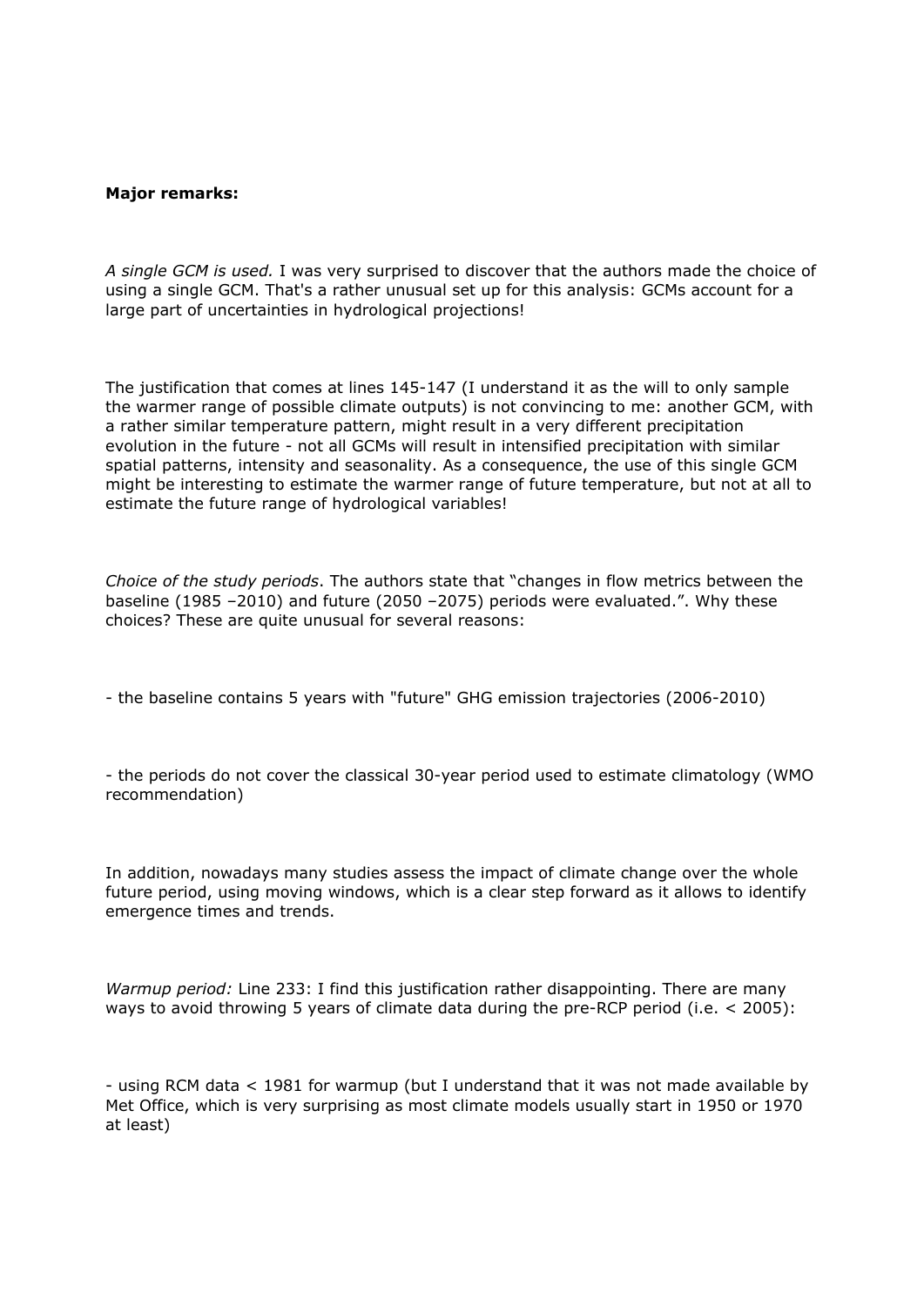- using observed climate data from <1981 for warmup

- recycling RCM data from 1981-1985 for obtaining 1981 initial states

*Partially wrong assertions*: Line 331: This assertion is partially erroneous for me. The sources of uncertainties depend a lot on the indicator that is studied. This is not necessarily true for low flows, as shown in more recent studies as those cited by the authors. See:

- Vidal, J.-P., Hingray, B., Magand, C., Sauquet, E., and Ducharne, A.: Hierarchy of climate and hydrological uncertainties in transient low-flow projections, Hydrol. Earth Syst. Sci., 20, 3651–3672, https://doi.org/10.5194/hess-20-3651-2016, 2016

- or Parajka, J., Blaschke, A. P., Blöschl, G., Haslinger, K., Hepp, G., Laaha, G., Schöner, W., Trautvetter, H., Viglione, A., and Zessner, M.: Uncertainty contributions to low-flow projections in Austria, Hydrol. Earth Syst. Sci., 20, 2085–2101, https://doi.org/10.5194/hess-20-2085-2016, 2016.

- or Thibault Lemaitre-Basset, Lila Collet, Guillaume Thirel, Juraj Parajka, Guillaume Evin & Benoît Hingray (2021) Climate change impact and uncertainty analysis on hydrological extremes in a French Mediterranean catchment, Hydrological Sciences Journal, 66:5, 888-903, DOI: 10.1080/02626667.2021.1895437

In addition, RCPs also represent an important source of uncertainty that is not considered in this study

## **Miscellaneous:**

Abstract: evolution of discharge is mentioned, but with no reference to the RCP that is chosen. Please add this information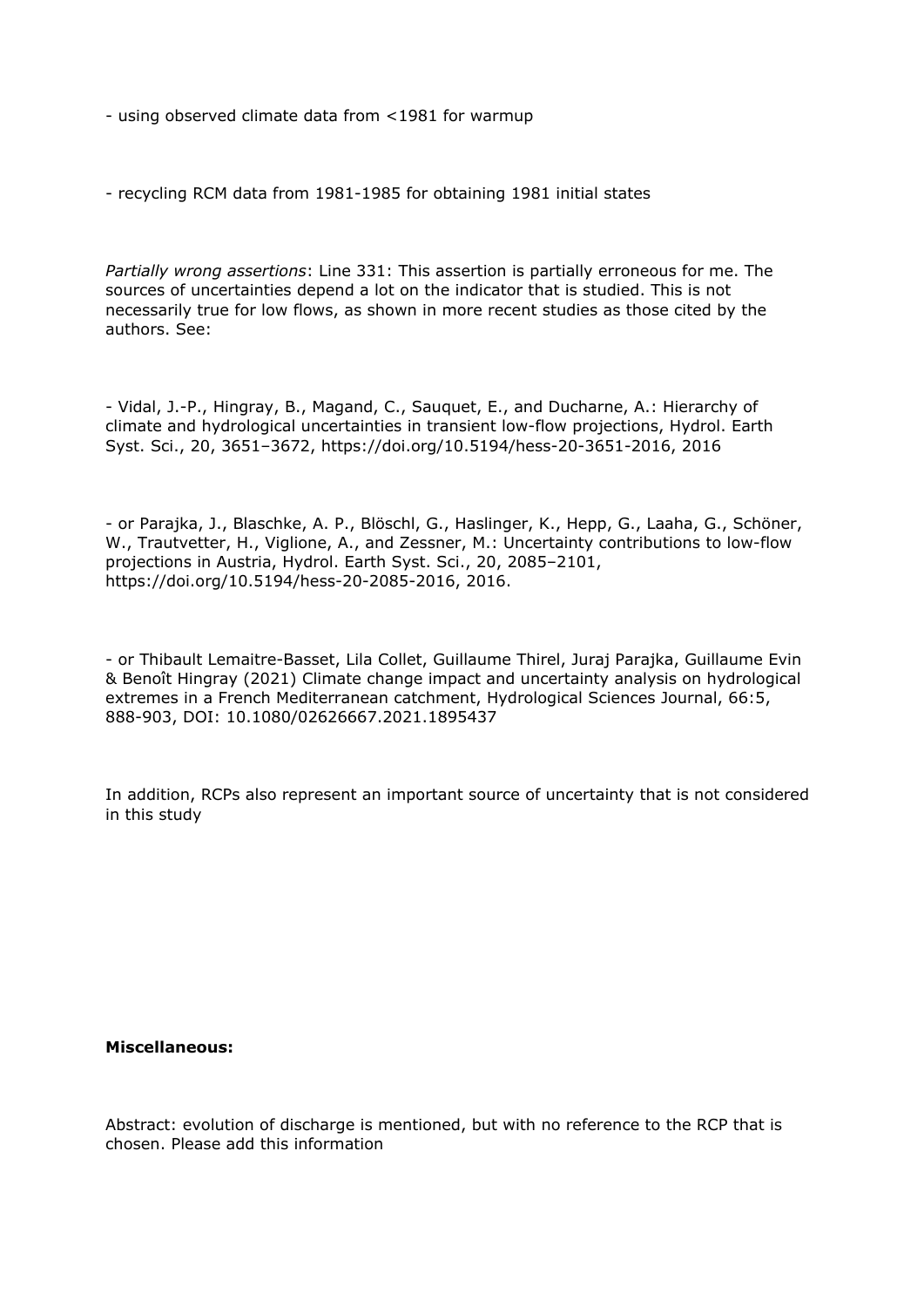Line 37: the authors often refer to rain or rainfall, and sometimes to precipitation. As GB is overall rather affected by snowfall, the term precipitation might be preferred

Line 69-70: This is not clear for me why the authors think (and state) that. Using a large sample of catchments results in a diversity of relationships between climate change and hydrological response (see what you say in lines 37 to 39).

Line 114-116: Now I understand better and interpret lines 69-70 differently. This needs to be clarified

Section 2.1 : RCP still not mentioned. The use of a single GCM is also not mentioned here.

Line 127: it is rather surprising to see quantile 50 introduced as a high flow metric.

Line163-166: RCMs are blamed for precipitation overestimation and PET variance overprediction. Since RCMs are forced by a GCM, this GCM could be blamed as well for these issues. I see no proof that this comes from RCMs only.

Line 222-225: Not 100% clear for me: does that mean that among the 35000 parameter sets, only 30 of them gave mean KGE above 0.8?

Line 232: Why these choices?

Section 3.1: This section deals with climatological indicators, not meteorological changes

Line 258: Figure 3 is cited before Figure 2. Please inverse the 2 figures

Line 343-344: The P-Q relationship seems rather linear to me in this graph, except for the highest increase values. Maybe develop how you identify a non-linearity on this plot, as I might have misread it.

Line 384: Not clear, what do you mean by large studies?